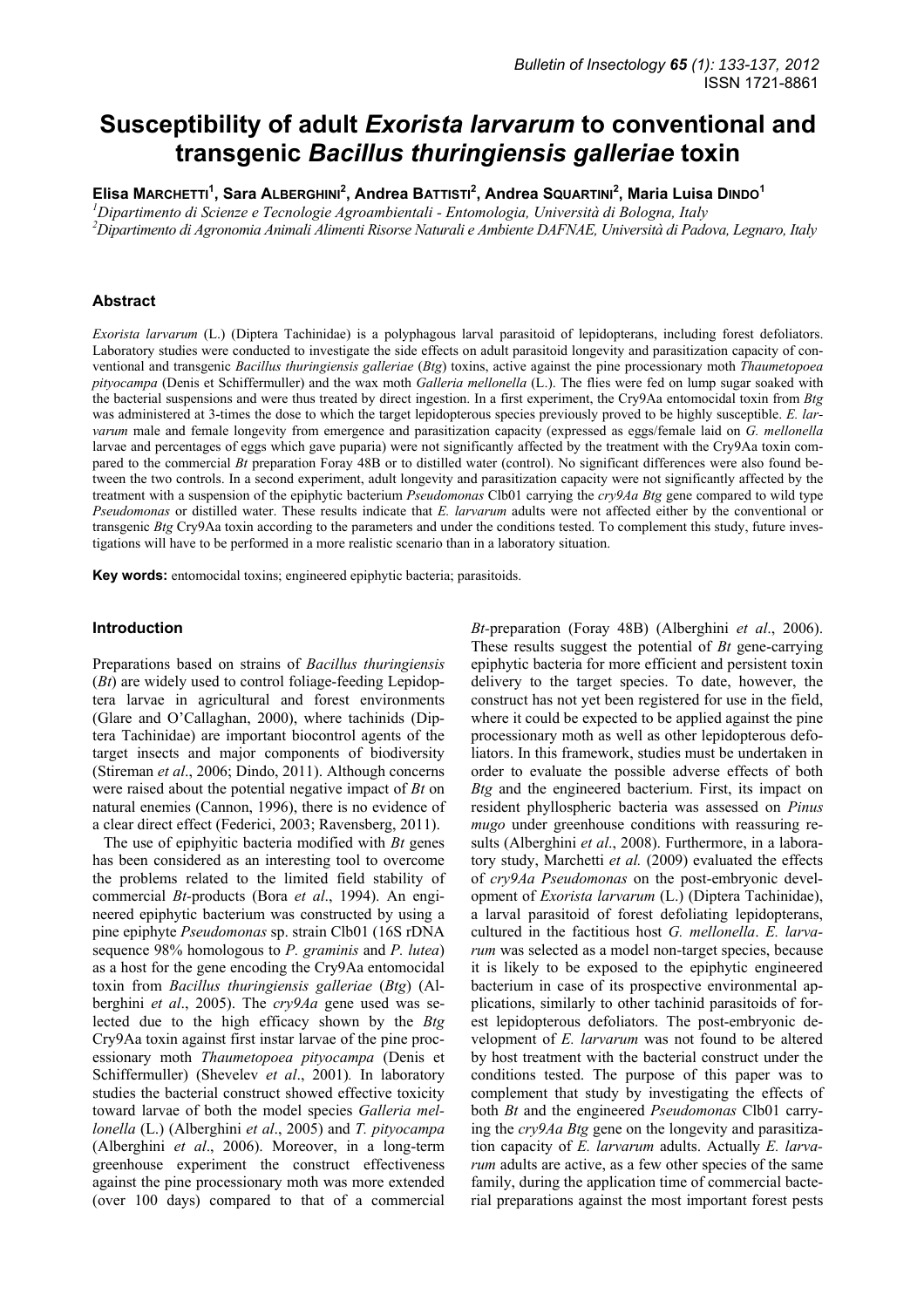such as the gypsy moth *Lymantria dispar* (L.) (Luciano *et al*., 2003) and the pine processionary moth (Battisti *et al*., 1998). In addition, they could ingest or contact the bacterial construct which is very persistent on the leaf surface. Similarly to Marchetti *et al*. (2009), the effects of the transformed vs. the untransformed *Pseudomonas*  sp. Clb01 were evaluated and the test was preceded by a comparison between the effects of the *Btg* Cry toxin alone and those of Foray 48B, a commercial preparation of *Bacillus thuringiensis kurstaki* (*Btk*).

# **Materials and methods**

### Insect culture

A laboratory colony of *E. larvarum* was maintained using *G. mellonella* as a factitious host as described by Michalkova *et al*. (2009). The colony was established in 1992 and renewed in 2004 from puparia obtained from *L. dispar* and *Hyphantria cunea* (Drury) larvae, both collected in the field in the province of Modena (Emilia Romagna, Northern Italy). *G. mellonella* larvae were reared on a wax-based artificial diet developed by Campadelli (1987), at  $30 \pm 1$  °C,  $65 \pm 5$ % relative humidity (RH) and in complete darkness. *E. larvarum* adults were kept in plexiglas cages (40x30x30 cm) in a rearing chamber at  $26 \pm 1$  °C,  $65 \pm 5\%$  RH and at 16:8 L:D photoperiod. The flies were fed on lump sugar and cotton balls soaked in a honey and water solution (20% honey) (Depalo *et al*., 2010). For the tests, only lump sugar was used.

# Test A. Effects of purified Cry9Aa entomocidal toxin and commercial *Btk*

Cry9Aa entomocidal toxin was purified from crystals of *Bacillus thuringiensis* subsp. *galleriae* 11-67 (*Btg*) as described by Chestukhina *et al.* (1994). A commercial preparation of *Bacillus thuringiensis kurstaki* (*Btk*) [Foray 48B® minimum concentration of 2.1% of active toxin (Cry1Aa, Cry1Ab, Cry1Ac, Cry2A), Valent Biosciences, Sumitomo Chemical Agro Europe, St. Didier au Mont d'Or, France] was also tested (Alberghini *et al*., 2006; Marchetti *et al*., 2009).

The pure toxin  $(1<sup>st</sup> treatment)$  was diluted to a concentration of Cry9Aa toxin per g of parasitoid adult diet (= lump sugar) equal to 22 µg, which corresponded to about 3 times the dosage applied per gram of natural or artificial food by Alberghini *et al*. (2006) and Marchetti *et al*. (2009) against target lepidopterous larvae. The commercial *Btk* preparation (2<sup>nd</sup> treatment) was also diluted to reach the same concentration. Distilled water  $(3<sup>rd</sup> treatment)$  was used as control.

Each treatment consisted of 10 *E. larvarum* adults no more than 12 h old (5 males and 5 females), which were placed together in a plexiglas cage (20x20x20 cm). Flies were supplied with 3 g lump sugar, which was previously soaked either with the suspensions or distilled water (1 ml/g sugar). A drinking trough with distilled water was also placed in each cage. Flies were provided with fresh food every 48 h until death.

To test fecundity, the females were supplied with *G. mellonella* larvae (three per female) daily until death. As the preoviposition period lasts 2 days at least, the larvae were exposed from the 3rd day (Dindo *et al*., 2007). The larvae were left in the cage for 30 min and, after counting the eggs laid on their bodies, they were placed in plastic boxes until puparium formation. Dead females were removed daily.

The treatments were replicated six times. Male and female longevity (in days) was recorded. To evaluate parasitization capacity, the eggs/female laid on host larvae (*e*) (= number of eggs/number of alive females) was calculated daily. The single *e* values were then added to determine the mean number of eggs laid on the larvae throughout female lifespan (*E*). The number of eggs which produced puparia and puparial yield (= percentage of eggs which produced puparia) were also calculated.

# Test B. Effects of the engineered bacterium *Pseudomonas* sp. Clb01pDBCRY9 and *Pseudomonas* sp. Clb01

*Pseudomonas* sp. Clb01pDBCRY9 ("*cry9Aa*-*Pseudomonas*", Alberghini *et al*. 2005) and its parental plasmidless wild type were used. Both strains were grown at 30 °C in 500 ml cultures of modified King's medium by the methods described by Marchetti *et al*. (2009). After 48 h, the  $OD_{600}$  of both cultures were measured (with a Jasco 7800® spectrophotometer). Bacterial suspensions having reached  $OD_{600} = 0.9$  were centrifuged at 5000 rpm for 5' in a Hettich MIKRO 22R centrifuge. The resulting cell pellets were resuspended in 15 ml sterile physiological solution (0.9% NaCl). The suspensions contained (mean values for 3 replicates)  $2.32 \times 10^7$  CFU/ml (*cry9Aa-Pseudomonas*) and 2.36  $\times$ 10<sup>7</sup> CFU/ml (*Pseudomonas* wild type). The flies were fed on a bacterial suspension over a 7-day period. Throughout each replicate of the main experiment described below, the suspensions were stored in the fridge at  $+4$  °C. On the 1<sup>st</sup> and on the 7<sup>th</sup> (last) day, a side test was conducted on third instar *G. mellonella* larvae, in order to ascertain the efficacy of the *cry9Aa-Pseudomonas* suspension throughout the experiment. Distilled water was used as control. The test was conducted as described by Marchetti *et al*. (2009) and consisted of 30 larvae per treatment.

For the main experiment three treatments were compared, namely distilled water, *cry9Aa*-*Pseudomonas* or wild type *Pseudomonas* suspensions. For each treatment 5 newly-emerged *E. larvarum* couples were placed in plexiglas cages, as described for test A. Each cage corresponded to a treatment and was provided with lump sugar, which was previously soaked either with the bacterial suspensions or distilled water in the same amount and proportions as in test  $A = 1$  ml/g). A drinking trough with distilled water was also placed in each cage. The treated lump sugar was changed daily for 7 days. Subsequently, in all treatments the adults were fed as in the standard rearing conditions, described above, until death.

Three replicates were carried out. Fly longevity, eggs/female, and number of eggs which produced puparia and puparial yields were evaluated as described in Test A.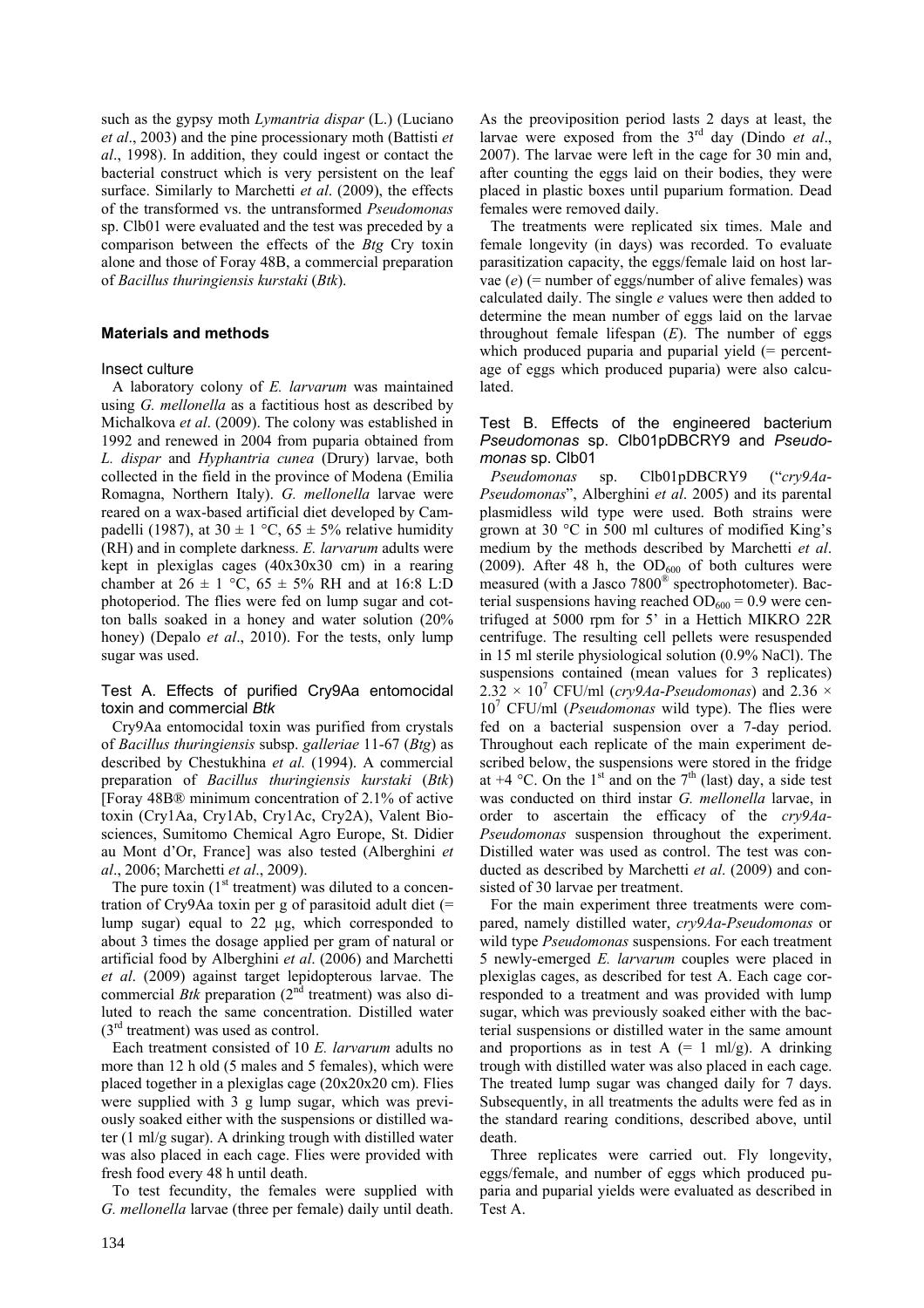#### Statistical analysis

In Test A the data were analyzed by one-way analysis of variance (ANOVA). In Test B the data for *G. mellonella* larval mortality (side test) were analysed by Kruskal-Wallis non parametric procedure, due to heteroscedasticity. The data for *E. larvarum* longevity and eggs/female laid on host larvae (*E*) were analysed by one-way ANOVA. In both tests, an arcsine transformation was used to transform percent values for analysis (Zar, 1984). In Test B, separate 2 by 2 contingency tables were used for testing the independence of treatment and number of eggs which produced puparia. Statistical tests were done with STATISTICA 6.0 (StatSoft, 2001).

#### **Results**

## Test A. Effects of purified Cry9Aa entomocidal toxin and commercial *Btk*

Male and female longevity from emergence and eggs/female were not significantly affected by the treatment with purified toxin either compared to commercial *Btk* or to distilled water (control). For these parameters no significant differences were also found between commercial *Btk* and distilled water (table 1).

## Test B. Effects of *Pseudomonas* sp. Clb01 and the engineered bacterium *Pseudomonas* sp. Clb01pDBCRY9

In the side test conducted on *G. mellonella* larvae, both on the  $1<sup>st</sup>$  and on the  $7<sup>th</sup>$  (last) day of the main experiment, the *cry9Aa-Pseudomonas* suspension produced 100% mortality, whereas in the control the mortality was (mean  $\pm$  SE) 4.4  $\pm$  2.9% (1<sup>st</sup> day) and  $7.8 \pm 2.8\%$  (last day). The difference was significant  $(1<sup>st</sup> day: H = 4.35, N = 6, P < 0.05$ ; last day: H = 4.36,  $N = 6$ ,  $P < 0.05$ ). The efficacy of the engineered bacterium suspension throughout the main experiment was thus shown. In this experiment, male and female *E. larvarum* longevity from emergence and eggs/female were not significantly affected by the treatment with *cry9Aa*-*Pseudomonas* or wild type *Pseudomonas* suspensions compared to distilled water (table 2). The number of eggs which produced puparia (and relevant puparial yield) was significantly higher for the flies treated with *cry9Aa-Pseudomonas* compared to wild type *Pseudomonas* ( $\chi^2 = 10.02$ ; P < 0.01). For this parameter, no significant difference was found either between *cry9Aa-Pseudomonas* and distilled water ( $\chi^2 = 3.48$ ; P  $> 0.05$ ), or between distilled water and wild type *Pseudomonas*   $(\chi^2 = 1.79; P > 0.05)$  (figure 1).

#### **Discussion**

A number of laboratory studies have shown that *Bt*preparations have no detectable effects on adult hymenopterous or tachinid parasitoids, either treated by direct ingestion or contact (Flexner *et al*., 1986; Chilcutt and Tabashnik, 1999; Xu *et al*., 2004; Liu *et al*., 2005; Ruiu *et al*., 2007; Ksentini *et al*., 2010). Blumberg *et al*. (1997) even reported a significant increase in the longevity of the adults of *Microplitis croceipes* (Cresson) fed on a *Bt*-product mixed in a honey solution. A few detrimental effects have however been shown, when high doses of the bacterium were applied (something

**Table 1.** Effects of purified Cry9Aa entomocidal toxin and commercial *Btk* (Foray 48B) on *E. larvarum* longevity from emergence (days), fecundity (eggs/female laid on host larvae throughout female lifespan) and puparial yield (% eggs which produced puparia).

| Treatment                 | Male longevity<br>(days) | Female longevity<br>(days) | Eggs/female    | Puparial yield<br>$(\%)$ |
|---------------------------|--------------------------|----------------------------|----------------|--------------------------|
| Cry9Aa                    | $13.5 \pm 1.3$           | $12.8 \pm 2.2$             | $59.3 \pm 9.9$ | $29.7 \pm 2.7$           |
| Commercial <i>Btk</i>     | $14.3 \pm 1.5$           | $15.1 \pm 1.9$             | $49.8 \pm 7.5$ | $34.2 \pm 4.4$           |
| Distilled water (control) | $17.2 \pm 0.7$           | $18.5 \pm 1.4$             | $63.8 \pm 6.2$ | $32.9 \pm 3.6$           |
| F(df)                     | 2.61(2,15)               | 2.37(2,15)                 | 0.79(2,15)     | 0.36(2,15)               |
| P                         | 0.11                     | 0.13                       | 0.47           | 0.71                     |

Within the means  $(\pm S E)$  of each column no significant difference was found (P < 0.05, one-way ANOVA). Number of replicates  $= 6$ , each consisting of 5 males and 5 females.

**Table 2.** Effects of the engineered bacterium *cry9Aa-Pseudomonas* and *Pseudomonas* sp. on *E. larvarum* longevity from emergence (days) and fecundity (eggs/female laid on host larvae throughout female lifespan).

| Treatment                 | Male longevity<br>(days) | Female longevity<br>(days) | Eggs/female     |
|---------------------------|--------------------------|----------------------------|-----------------|
| Distilled water (control) | $13.1 \pm 3.9$           | $13.9 \pm 1.7$             | $35.5 \pm 14.7$ |
| cry9Aa-Pseudomonas        | $14.4 \pm 1.2$           | $12.5 \pm 4.3$             | $28.3 \pm 12$   |
| <i>Pseudomonas</i> sp.    | $9.7 \pm 2.9$            | $13.6 \pm 3.3$             | $35.1 \pm 9.9$  |
| F(df)                     | 2.15(2,6)                | 0.15(2,6)                  | 0.33(2,6)       |
| P                         | 0.198                    | 0.865                      | 0.73            |

Means ( $\pm$  SE) in a column followed by the same letter are not significantly different (P < 0.05, one-way ANOVA). Number of replicates  $= 3$ , each consisting of 5 males and 5 females.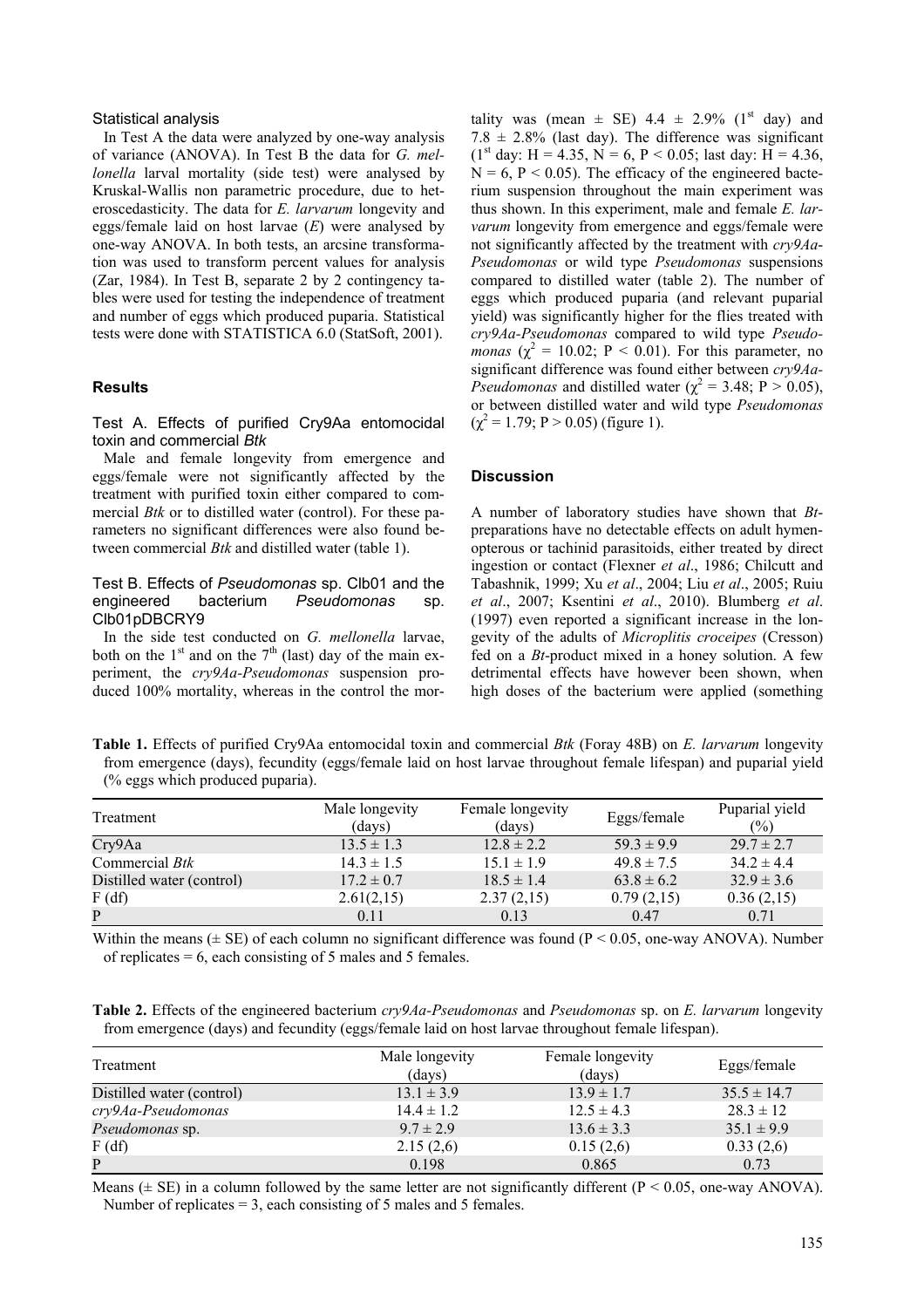

Figure 1. Puparial yield (% of eggs which produced puparia) obtained from eggs laid by *E. larvarum* treated with distilled water, *cry9Aa-Pseudomonas*, *Pseudomonas* sp. Number of eggs: 362 (distilled water), 360 (*cry9Aa-Pseudomonas*), 361 (*Pseudomonas* sp.). See text for statistics.

unlikely to occur under field or forest conditions) (Thoms and Watson, 1986; Salama *et al*., 1991). In the present study, *E. larvarum* adults were fed on lump sugar soaked with the bacterial suspensions and were thus treated by direct ingestion, but they also underwent contact as they were often observed while walking on the treated sugar. No negative effects on *E. larvarum* adults were found. In detail, both the Cry9Aa toxin and the *Btk* preparation did not affect the adult longevity when administered with food at 3-times the dose to which target lepidopterous species proved to be highly susceptible (Marchetti *et al*., 2009). Mating was also not affected as the females normally laid eggs on host larvae. Similarly, parasitization capacity (measured as eggs/female laid on host larvae and percentage of eggs which gave puparia) were not negatively influenced.

Compared to conventional *Bt*-preparations, the epiphytic bacteria modified with *Bt*-genes are more persistent on the leaf surface and are thus more likely to be ingested or contacted by parasitoid adults walking over the treated areas. Therefore, for these engineered bacteria it is even more important to assess the side effects on parasitoid adults when evaluating their environmental impact. In our study, the undiluted suspension of the bacterial construct *cry9Aa-Pseudomonas* from one side confirmed to be highly effective against the model target species *G. mellonella*, as in Alberghini *et al*. (2005) and Marchetti *et al*. (2009), and on the other side had no apparent detrimental effects on the adult longevity, mating and parasitization capacity of the parasitoid *E. larvarum*. These results complement the findings of Marchetti *et al*. (2009), who showed that the development of *E. larvarum* was not affected by host treatment either with Cry9Aa toxin or *cry9Aa-Pseudomonas.* It is also worth noting that in the side test conducted on *G. mellonella*, the bacterial construct was effective against the young larvae of this model species even after 7 days of storage at  $+4$  °C, thus confirming its potential as a control agent of target lepidopterous species.

This paper represents a further step towards the evaluation of the side effects of *Bt* preparations and, in particular, *cry9Aa-Pseudomonas* on non-target organisms. Based on the parameters considered in this study as well as in the previous one (Marchetti *et al*., 2009), it can be concluded that the model parasitoid *E. larvarum*  was not affected either by the commercial strain of *Btk*, a conventional preparation of *Btg*, or transgenic *Bacillus thuringiensis galleriae* toxin, under the conditions tested. Additional research is now required to assess the susceptibility of other non target species (including beneficial insects) to these different delivery forms of the Cry9Aa toxin. Studies will have also to be carried out in a more realistic environment than in a laboratory situation. It has to be stressed that not very many studies concerning the effects of *Bt* preparations on non target insects have so far been carried out under field or forest conditions. Most of them did not show negative side effects on beneficial insects (Lesko *et al.*, 1982; Flexner *et al*., 1986; Kuhne, 2010). A few adverse effects on some parasitoids have been reported, but they were not explained by the direct action of *Bt,* but rather to indirect effects, such as a high reduction of the host population in the treated area (Reardon *et al*., 1979), or, in the case of the tachinid fly *Blepharipa pratensis* (Meigen), limited ingestion of parasitoid microtype eggs by host larvae (Ticehurst *et al*., 1982). In general, it this desirable that more tests are conducted in agro-forestry ecosystems.

# **Acknowledgements**

We thank Roberto Scagliarini for valuable cooperation in the experiments. This research was supported by the Italian Ministry of Education and Research.

## **References**

- ALBERGHINI S., FILIPPINI R., MARCHETTI E., DINDO M. L., SHE-VELEV A. B., BATTISTI A., SQUARTINI A., 2005.- Construction of a *Pseudomonas* sp. derivative carrying the *cry9Aa* gene from *Bacillus thuringiensis* and a proposal for new standard criteria to assess entomocidal properties of bacteria.- *Research in Microbiology*, 156: 690-699.
- ALBERGHINI S., FILIPPINI R., SHEVELEV A. B., SQUARTINI A., BATTISTI A., 2006.- Extended plant protection by an epiphytic *Pseudomonas* sp. derivative carrying the *cry9Aa* gene from *Bacillus thuringiensis galleriae* against the pine processionary moth *Thaumetopoea pityocampa*.- *Biocontrol Science and Technology*, 16: 709-715.
- ALBERGHINI S., BATTISTI A., SQUARTINI A., 2008.- Monitoring a genetically modified *Pseudomonas* sp. released on pine leaves reveals concerted successional patterns of the bacterial phyllospheric community.- *Antonie van Leeuwenhoek*, 94: 415-422.
- BATTISTI A., LONGO S., TIBERI R., TRIGGIANI O., 1998.- Results and perspectives in the use of *Bacillus thuringiensis* Berl. var. *kurstaki* and other pathogens against *Thaumetopoea pityocampa* (Den. et Schiff.) in Italy (Lep. Thaumetopoeidae).- *Journal of Pest Science*, 71: 72-76.
- BLUMBERG D., NAVON A., KEREN S., GOLDENBERG S., FERKOVICH S. M., 1997.- Interaction among *Helicoverpa armigera* (Lepidoptera: Noctuidae), its larval endoparasitoid *Microplitis croceipes* (Hymenoptera: Braconidae), and *Bacillus thuringiensis.*- *Journal of Economic Entomology*, 90: 1181-1186.